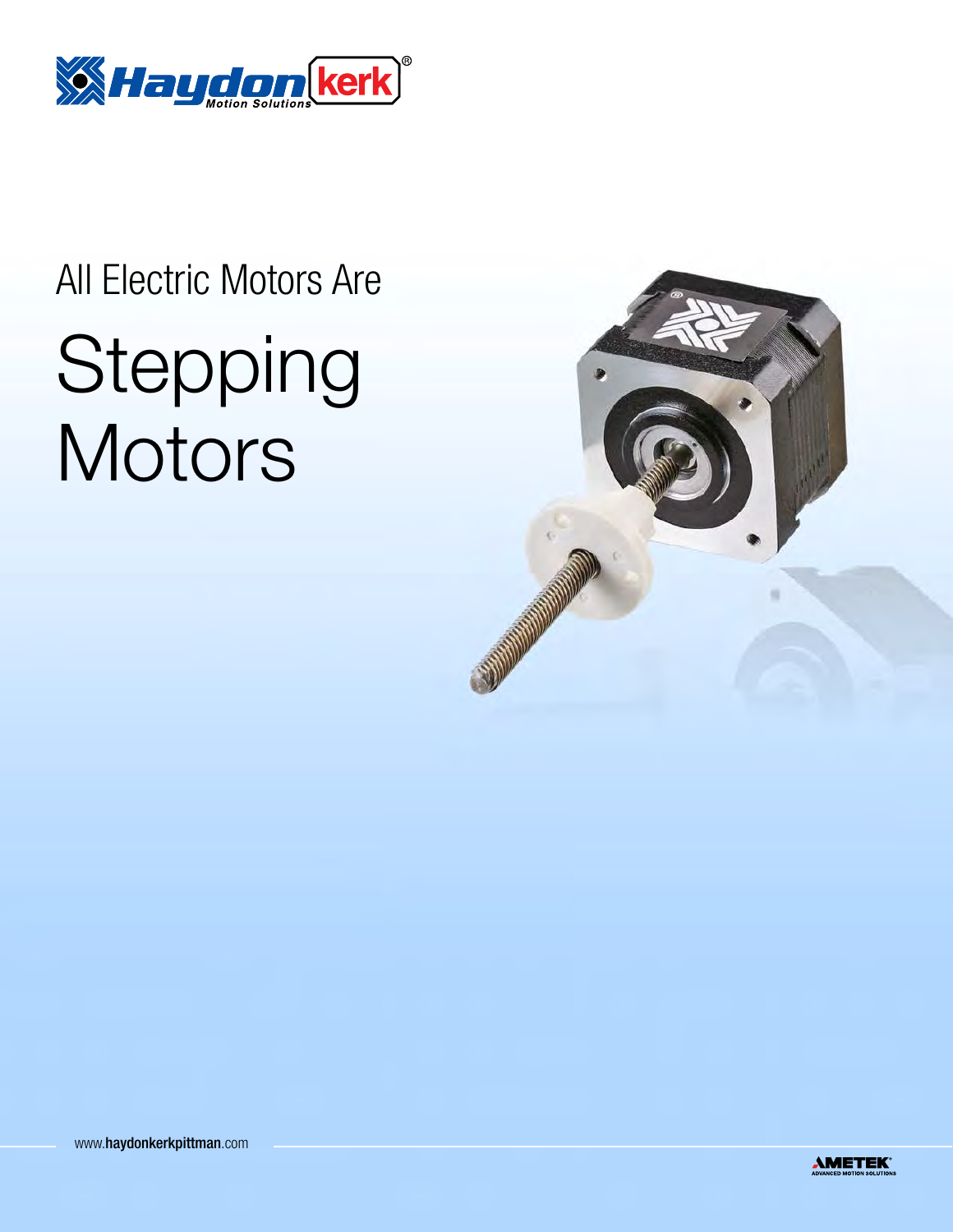In 1938, production began of a two phase synchronous induction motor which, at 60 Hz, ran at 75 RPM. The low speed resulted from there being a different number of rotor-to-stator poles or teeth which made the motor a good bi-directional control motor. This motor was used for running power driven auto-transformers used to dim lights in auditoriums and similar applications. Production on this motor ceased in the mid-1950's because sales were not high enough to support production.

Engineers redesigned the motor to run at 72 RPM on 60 Hz and began to consider using a four step DC voltage sequence to have the motor move in increments of 1.8° per step or 200 steps per revolution. Micro-switches, magnetic reed switches and relays were used to demonstrate the basic operation at engineering conferences and seminars. In the early 1960's transistors made operating the stepping motor practical and applications quickly developed. The hybrid stepping motor came alive.

## **Principle of the Stepping Motor**

If you create two magnetic fields of opposite polarities, they will attract each other, creating motion. If one of the magnetic fields is fixed on a shaft, you have rotary motion of some angle. Now to continue this rotary motion, you have to create a new magnetic field at a different position.

Figure 1 illustrates a typical step sequence for a two phase motor. In Step 1 phase A of a two phase stator is energized. This magnetically locks the rotor in the position shown, since unlike poles attract. In step 2, phase A is turned off and phase B is turned on. The rotor rotates 90° clockwise. In Step 3, phase B is turned off and phase A is turned on but with the polarity reversed from Step 1. This causes another 90° rotation. In Step 4, phase A is turned off and phase B is turned on, with polarity reversed from Step 2. Repeating this sequence causes the rotor to rotate clockwise in 90° steps. See Figure 2 for an electrical representation of the current flow in the two phases.



Figure 2.

There is an electronic drive that sends the electrical pulses to the two phases at the appropriate time to create rotation. In this example, the rotation is 90° per pulse or step. In practice, the motors have more poles to create smaller step angles such as 15°, 7.5° or 1.8° per step. The term stepping motor traditionally refers to a motor that runs from pulses from an electron drive. By sending the motor a specific number of pulses, you would know the rotor position at any time. The movement created by each pulse is precise and repeatable, which is why stepper motors are so effective for positioning applications. However, all motors are really "stepping motors". The only difference is the size of the step angle and how the switching of the pulses is created. Many AC motors can be run as stepping motors. The two phase alternating current 90 electrical degrees



Phase **A** 

Figure 1.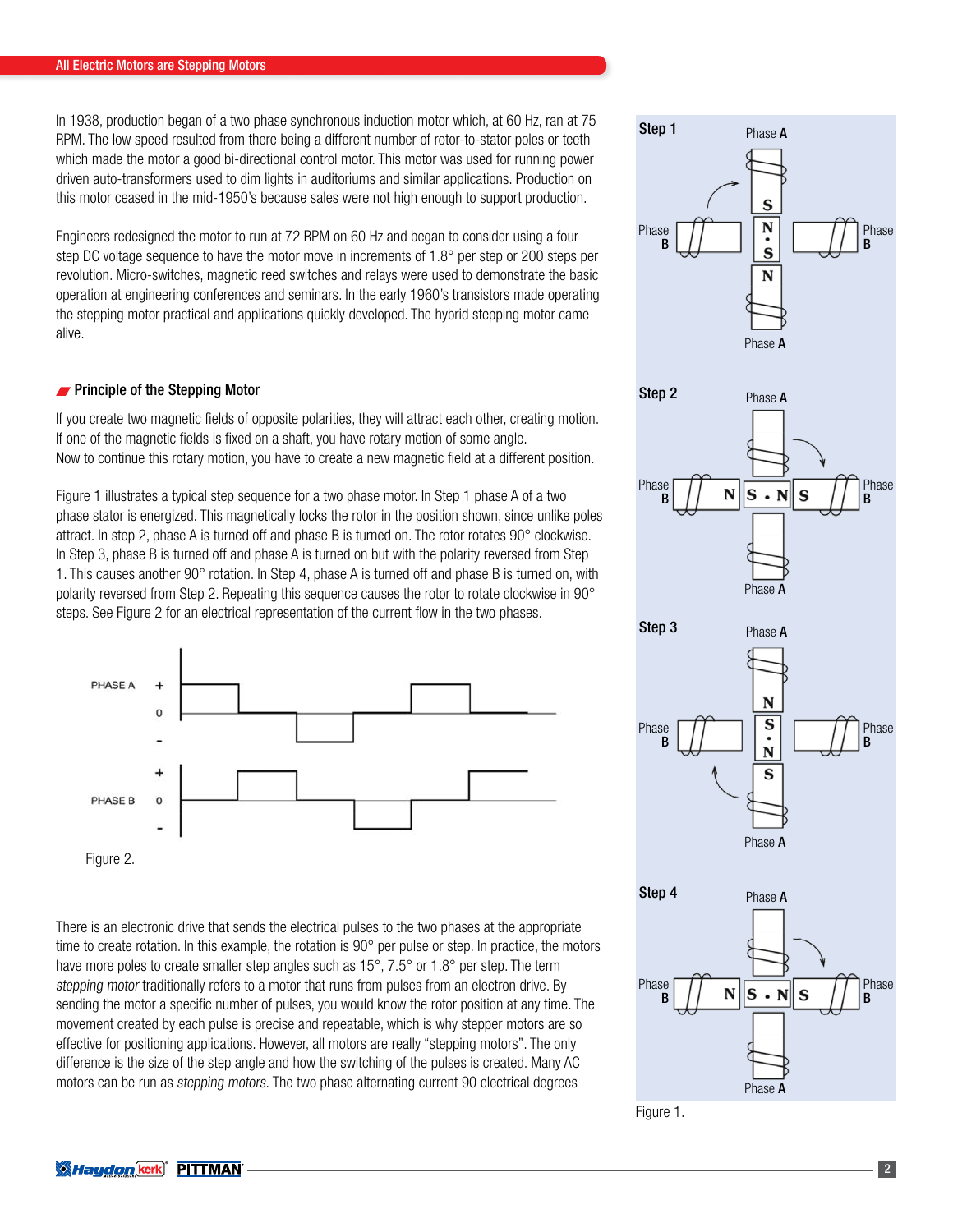apart, creates a four step sequence just like the electronic drive except that it is a sine wave instead of a square wave. See Figure 3 below.



Figure 3.

The limitation is that you are limited to only one speed, the 60 hertz of the incoming power. In this case, since the motor runs synchronously with the incoming frequency, it is now called a synchronous motor – not a stepping motor. However, it is the same motor. Nothing has changed. The motor can also be made to run on a single phase AC current. A phase shifting circuit is used to split the single phase into two phases.

## Variable Reluctance Motors

A variable reluctance motor is a stepping motor that does not use a permanent magnet. A step is achieved by the principle that the rotor will rotate to minimize the reluctance path of a magnetic circuit. See Figure 4.

In the first step, pole 1 is magnetized north and pole 4 is magnetized south. In step 2, poles 2 and 5 are energized and poles 1 and 4 are turned off. The rotor rotates 60°. In step 3, poles 3 and 6 are energized and so on.

One of the disadvantages of a stepping motor is the ringing of the rotor when you take a single step. See Figure 5. The rotor does not stop instantly but oscillates about its final position for several milliseconds. If a second step is introduced while the rotor is moving in a negative direction, you have a conflict and loss of torque. In extreme cases, you can cause a resonance and the rotor will vibrate or stop.



Figure 5.